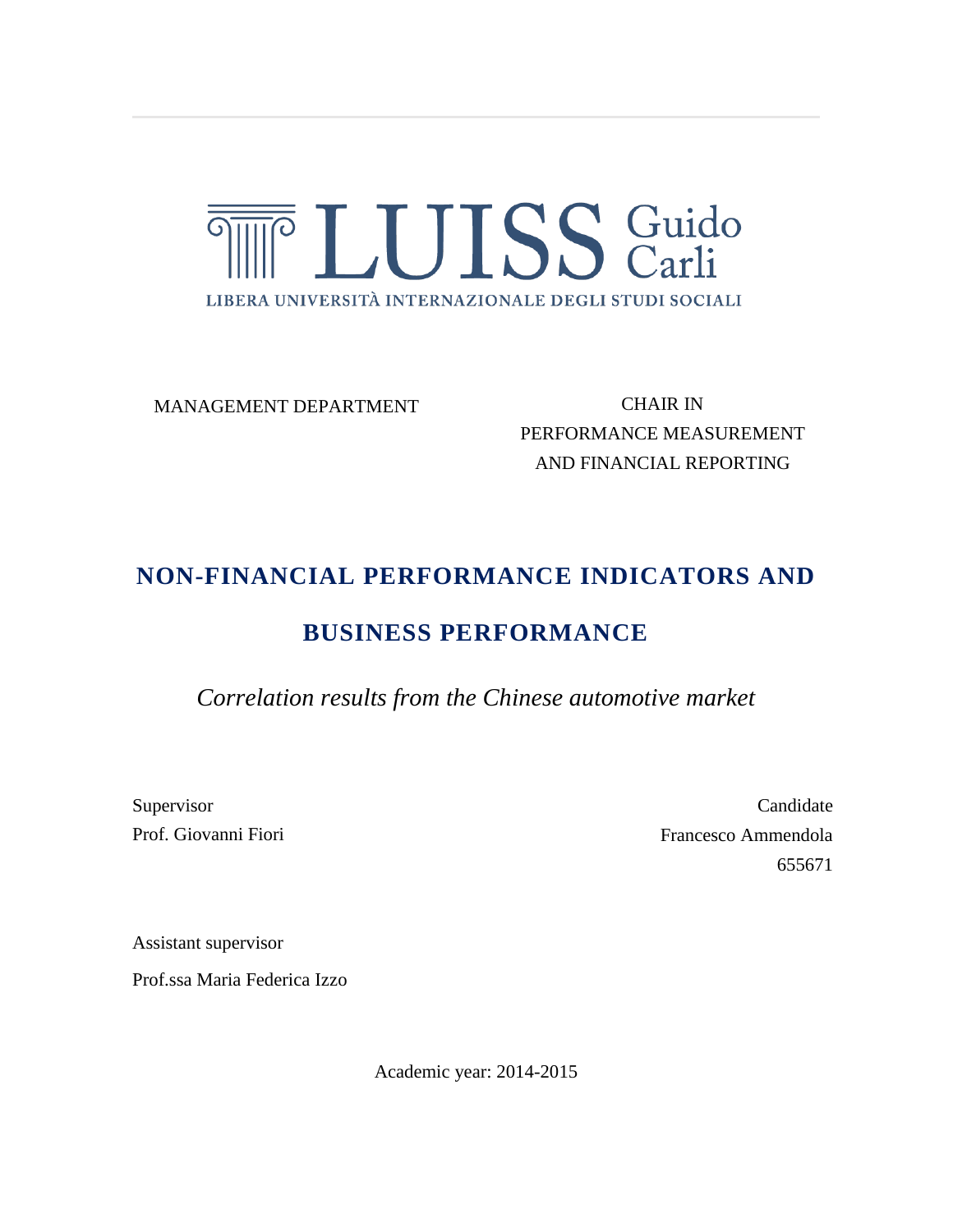# *EXECUTIVE SUMMARY*

The evaluation of a firm is traditionally based on financial performance measures. However, this type of information indicates what the company has achieved in the past, but the real value of the company must include future perspectives. What we need is nonfinancial performance measures, which can tell us about what is going to happen with the financial results in the future (Neely, 2002).

Morissette (1996) provides a widely accepted definition of non-financial performance indicators. Non-financial measures include any quantitative measure of either an individual's or an entity's performance that is not expressed in monetary units. This includes any ratio-based performance measure that omits any monetary metric in either the numerator or denominator of that ratio.

One non-financial measure emphasized in this discussion is customer satisfaction. In particular, the work will follow the steps below:

- Overview of literature review and previous empirical evidence of customer satisfaction relation with business results;
- Definition of main customer satisfaction indexes: from country specific customer satisfaction indexes to industry specific ones;
- Focus on Chinese automotive market: data collection of customer satisfaction and business results, definition of the hypotheses on correlation and regressive results.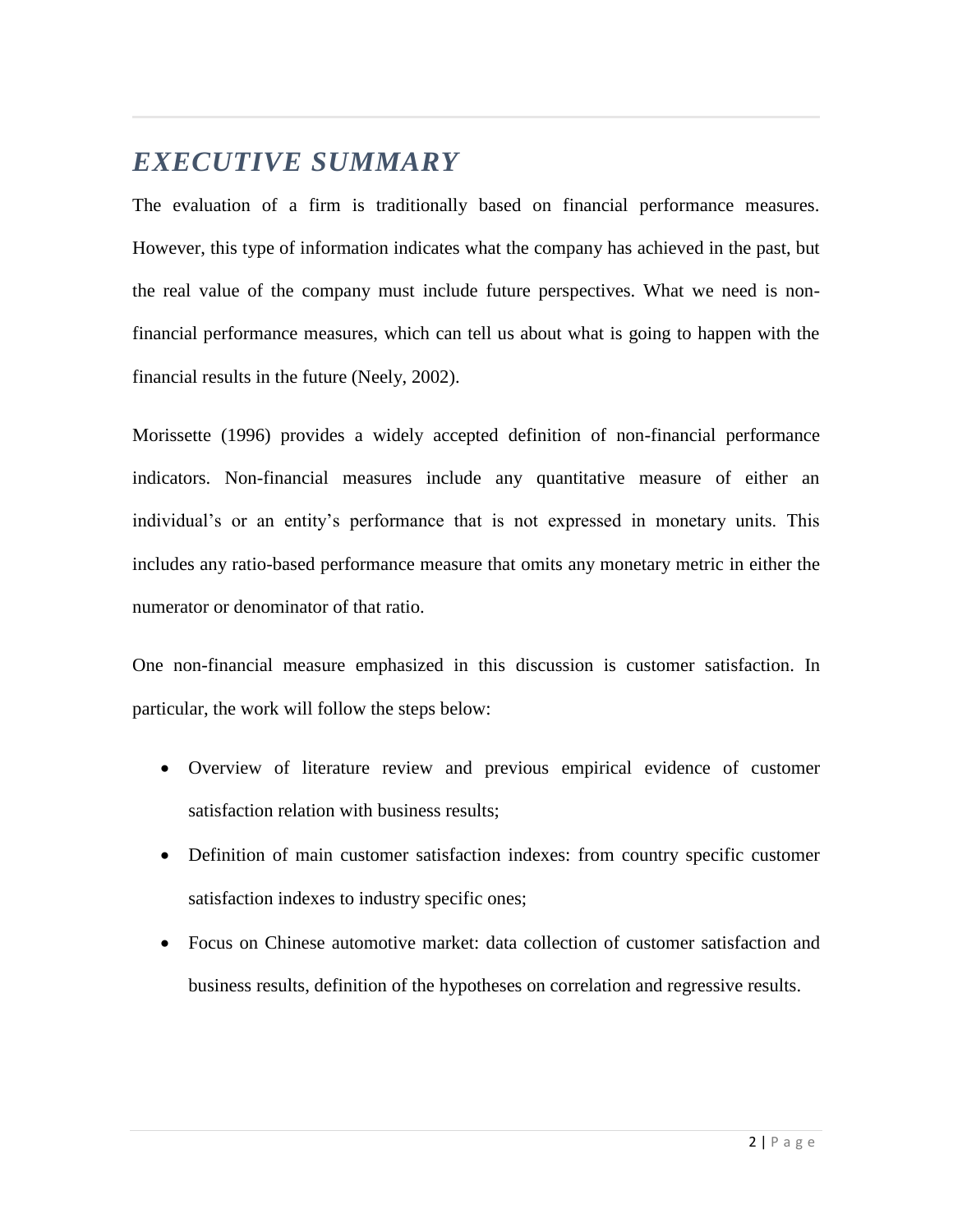Goal of this study is to evaluate the relevance of non-financial performance indicators on business performance. The work discusses the chance of using non-financial measures as predictive methods of business growth.

A regressive model captures the relation between two indicators:

- Customer satisfaction measures and satisfaction growth, representing non-financial indicators;
- Market share and market share growth, proxy of business performance and development.

The choice to study the Chinese automotive market is driven by its dynamic context and the availability of information on customer satisfaction, This background provide an opportunity to analyze significant changes in market share and to connect these market shifts to non-financial performance indicators.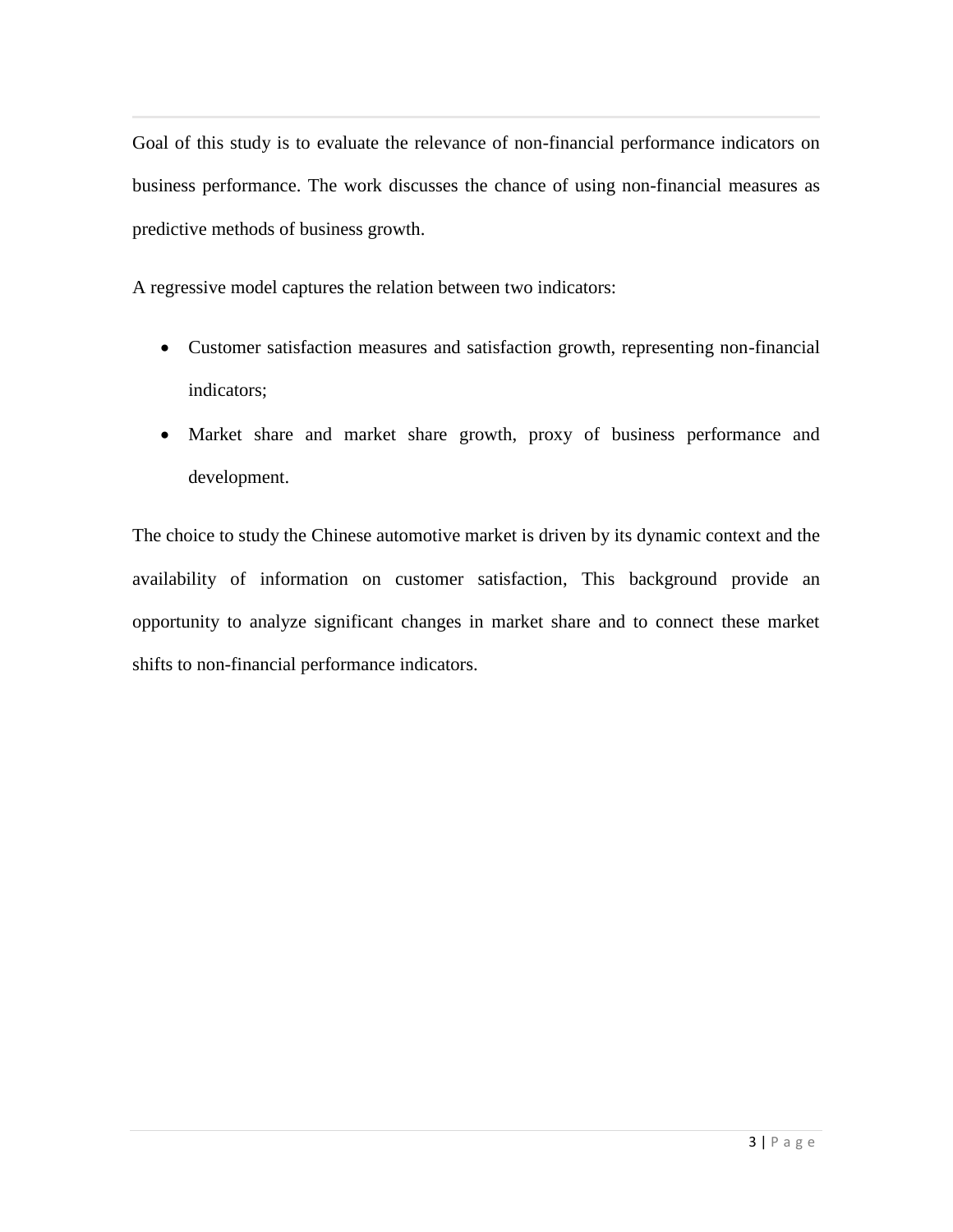The regressive analysis process is divided in three main steps:



# *DATA COLLECTION*

### MARKET SHARE AND MARKET SHARE GROWTH

Market share data refer to ten main Chinese automotive players, covering almost 65% of

total market volume.

Western automotive manufacturers dominate the Chinese market. Market shares of Chinese brands, which still lack brand power, have been declining steadily. Even though the Chinese Association of Automobile Manufacturers lists more than 80 private and stateowned Chinese automotive makers, Chinese market is still controlled by foreign automakers: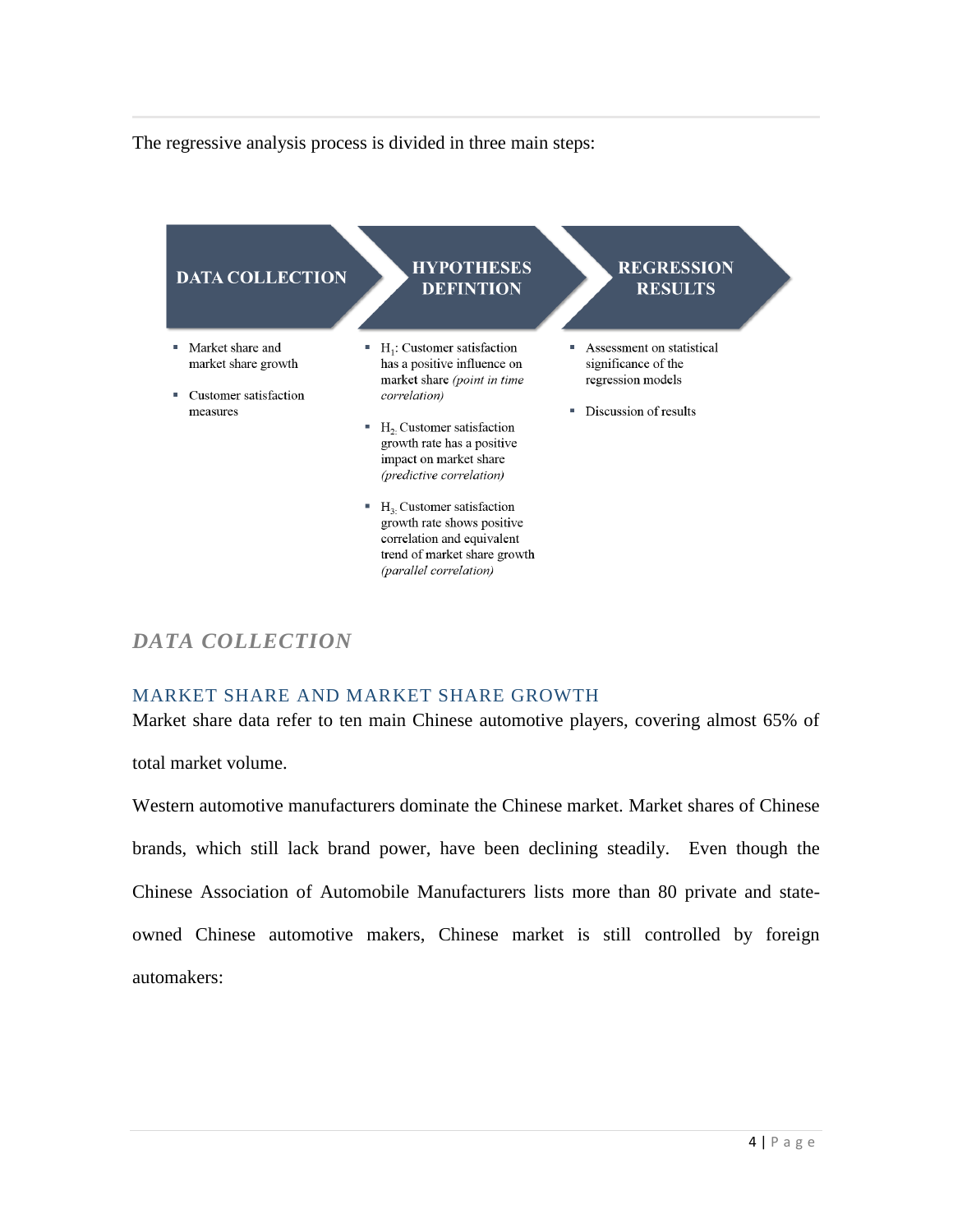

#### **Exhibit 1:** Market share data collection

German, Japanese and American Original Equipment Manufacturers (OEMs) play a principal role currently in China. In particular:

 *Volkswagen Group* is market leader with more than 3,3 million vehicles, including imports, sold in 2013, resulting in 20% market share. The presence of Volkswagen Group in the Chinese passenger car comprises over 60 models from Volkswagen, Audi, Skoda, Seat, Lamborghini, Bentley, Porsche and Bugatti brands <sup>1</sup> (Volkswagen, 2014).

Source: Euler Hermes, Volkswagen, 2014

<sup>&</sup>lt;sup>1</sup> 93% of total sales come only from Volkswagen and Audi branded vehicles' deliveries.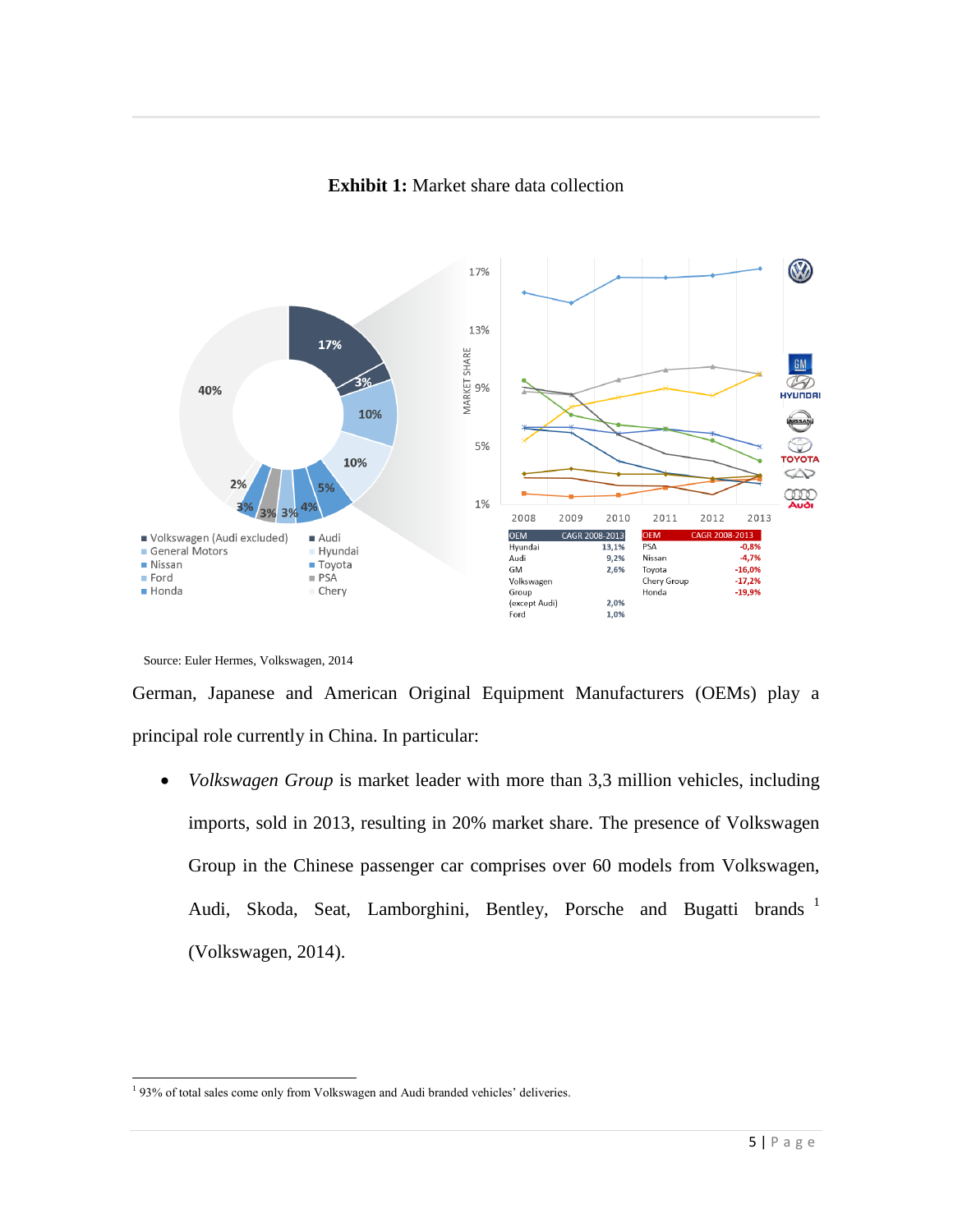- General Motors and its eleven joint ventures hit 3 million sales<sup>2</sup> in 2013 GM and its joint ventures offer more than 40 different models under seven brands in China. Their products range from mini-cars to luxury sedans and from mini-commercial vehicles to light-duty trucks. Buick and Cadillac passenger cars show relevant sales increase from 2012, reaching respectively 800.000 and 57.541 units.
- *Hyundai Motors* and affiliate Kia Motors reached respectively 970.000 and 500.000 vehicles sold in 2013, with a growth rate from 2012 of 13% and 4% (Bloomberg, 2014). The two carmakers sold a combined 1,47 million units, becoming the third biggest seller in China, behind Volkswagen and General Motors.
- Residual 50% of market share is divided between few foreign OEMs (Ford, Honda, PSA Peugeot Citroen) and several local firms.

Market share trends provide a dynamic picture of the Chinese automotive industry. It is possible to identify three relevant tendencies:

- *Disruptive players:* Hyundai and Audi show highest growth rate in market share from 2008 (Compound Annual Growth Rate of 13,1% and 9,2% respectively). In particular, Audi became top seller of premium cars delivering in 2013 almost 500.000 vehicle. Analyses forecast its deliveries in the world's largest auto market will increase by a "double-digit" percentage in next years (Bloomberg, 2014)
- *Stable players:* GM and Volkswagen, excluding Audi branded vehicles, reached 2% growth yearly during 2008-2015 period.

 $\overline{a}$  $<sup>2</sup>$  Data on GM sales do not match Exhibit 1 market share since does not include Chinese branded vehicles sales (e.g. Baojun, Jiefang and</sup> Wuling).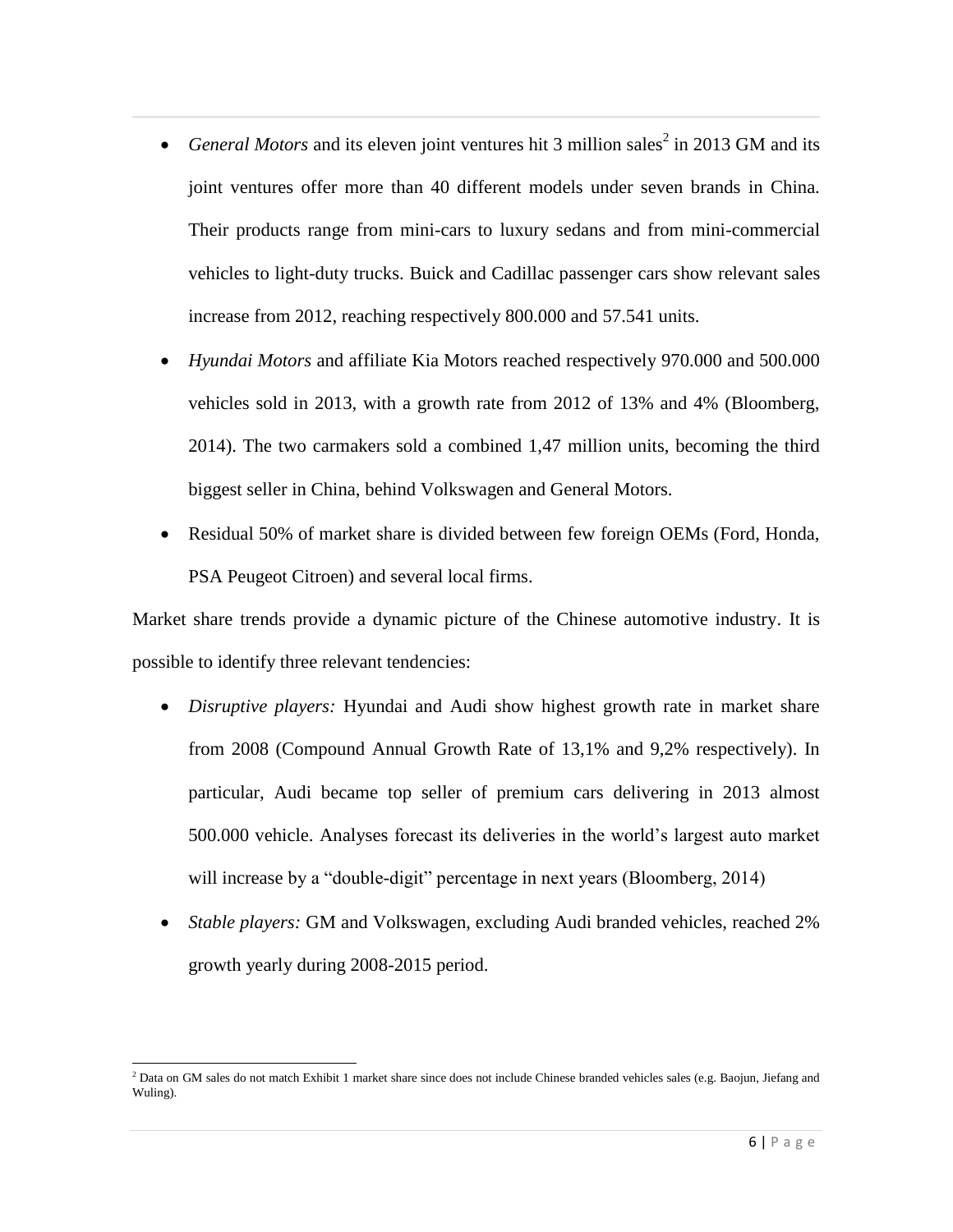*Shrinking* players: Japanese OEMs faced a strong loss of market share in recent years. Despite the depreciating yen that foster Japanese cars imports, Toyota and other Japanese automakers were hurt by political and social tensions flared in the recent years (International Business Times, 2013).

#### CHINESE AUTOMOTIVE CUSTOMER SATISFACTION RESULTS

Information regarding customer satisfaction for Chinese automotive market are acquired from J.D. Power research studies. J.D. Power, a business unit of McGraw Hill Financial, is a global marketing information services company providing performance improvement, social media and customer satisfaction insights and solutions. The company's quality and satisfaction measurements are based on responses from millions of consumers annually (J. D. Power, 2015). From 2008, five different reports on various aspects of customer satisfaction have been delivered for Chinese automotive industry. Today, J.D. Power China provides 12 different benchmarking reports every year. However, this study is focused only on the initial five measurement systems in order to allow a comparative analysis of results obtained for the whole period assessed (2008-2013). The five customer satisfaction indexes analysed are:

#### **1. Automotive Performance, Execution and Layout Study (APEAL)**

The APEAL Study provides an industry benchmark for new-vehicle appeal, assessing customer gratification for owning and driving a new vehicle during the first two to six months of ownership. Customer satisfaction is measured on a 1.000 points scale.

#### **2. Customer Service Index (CSI)**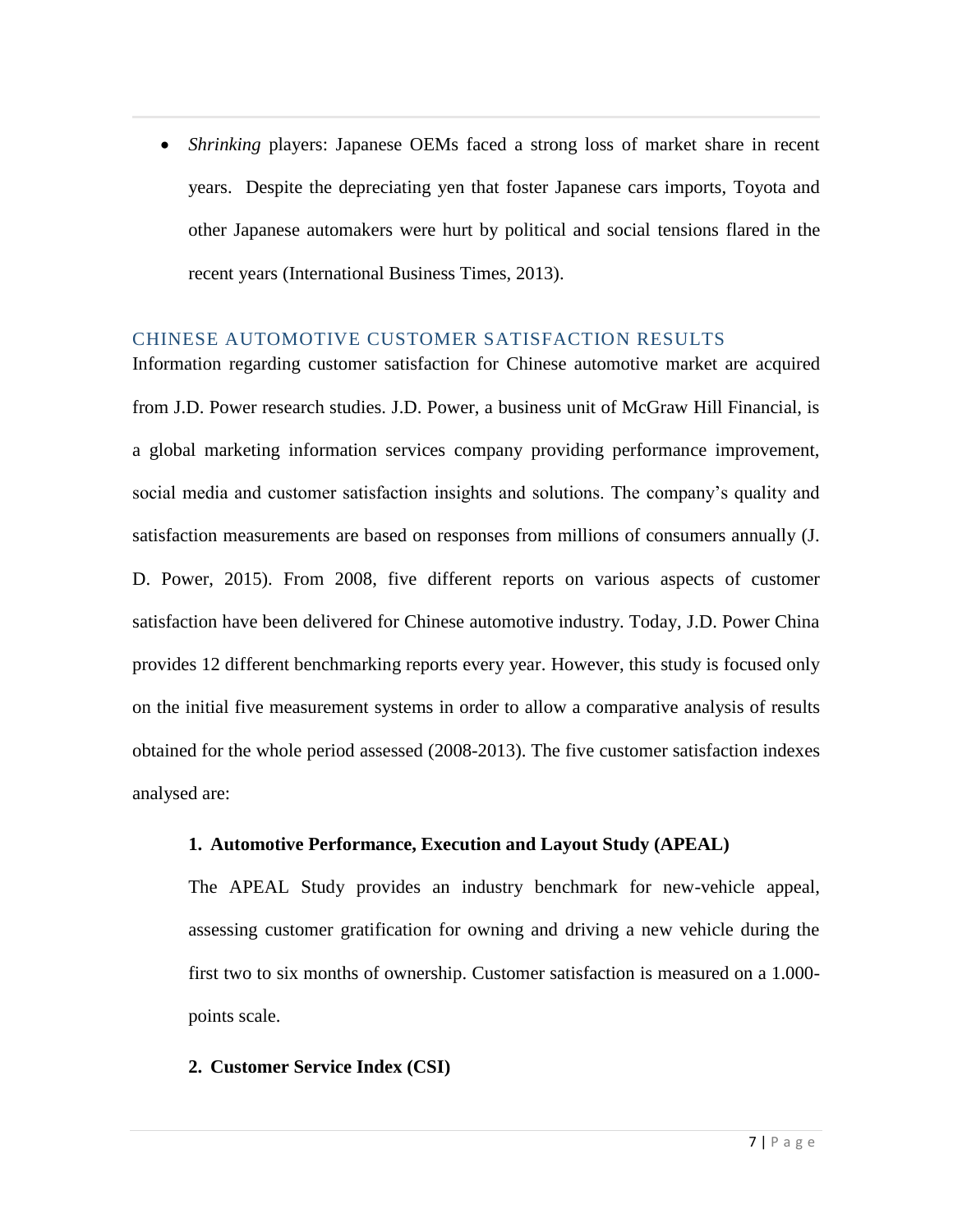The CSI study evaluates satisfaction of vehicle owners who have owned their vehicle between 12 and 24 months and who visited an authorized dealer's service department for maintenance or repair work during last six months. Customer satisfaction is measured on a 1.000-points scale.

#### **3. Initial Quality Study (IQS)**

The IQS study, examines problems experienced by new-vehicle owners within the first two to six months of ownership in two distinct categories: design-related problems and malfunctions. Total initial quality score is defined as problems reported per 100 vehicles (PP100). A lower rate of problems experienced indicates higher quality.

# **4. Sales Satisfaction Index**

The Sales Satisfaction Index study measures customer satisfaction with the newvehicle purchase experience. Customer satisfaction is measured on a 1.000-points scale.

### **5. Vehicle Dependability Study**

The Vehicle Dependability Study examines problems experienced during the past six months by vehicle owners after 25 to 36 months. Score is defined as problems reported per 100 vehicles (PP100).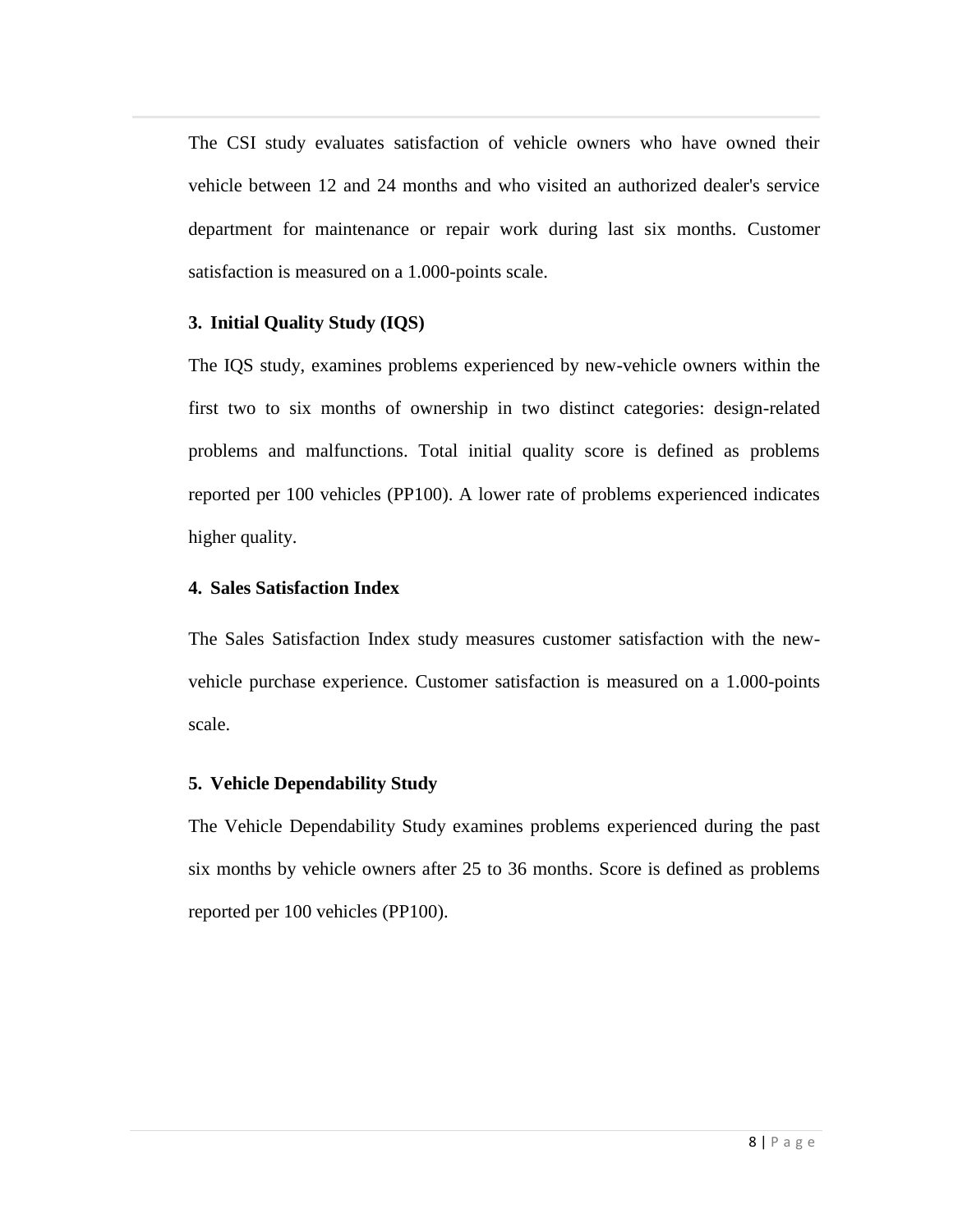

#### **Exhibit 2:** Customer satisfaction data collection



#### *IQS Study SSI Study*



*VDS Study*

 $CAGR$ 



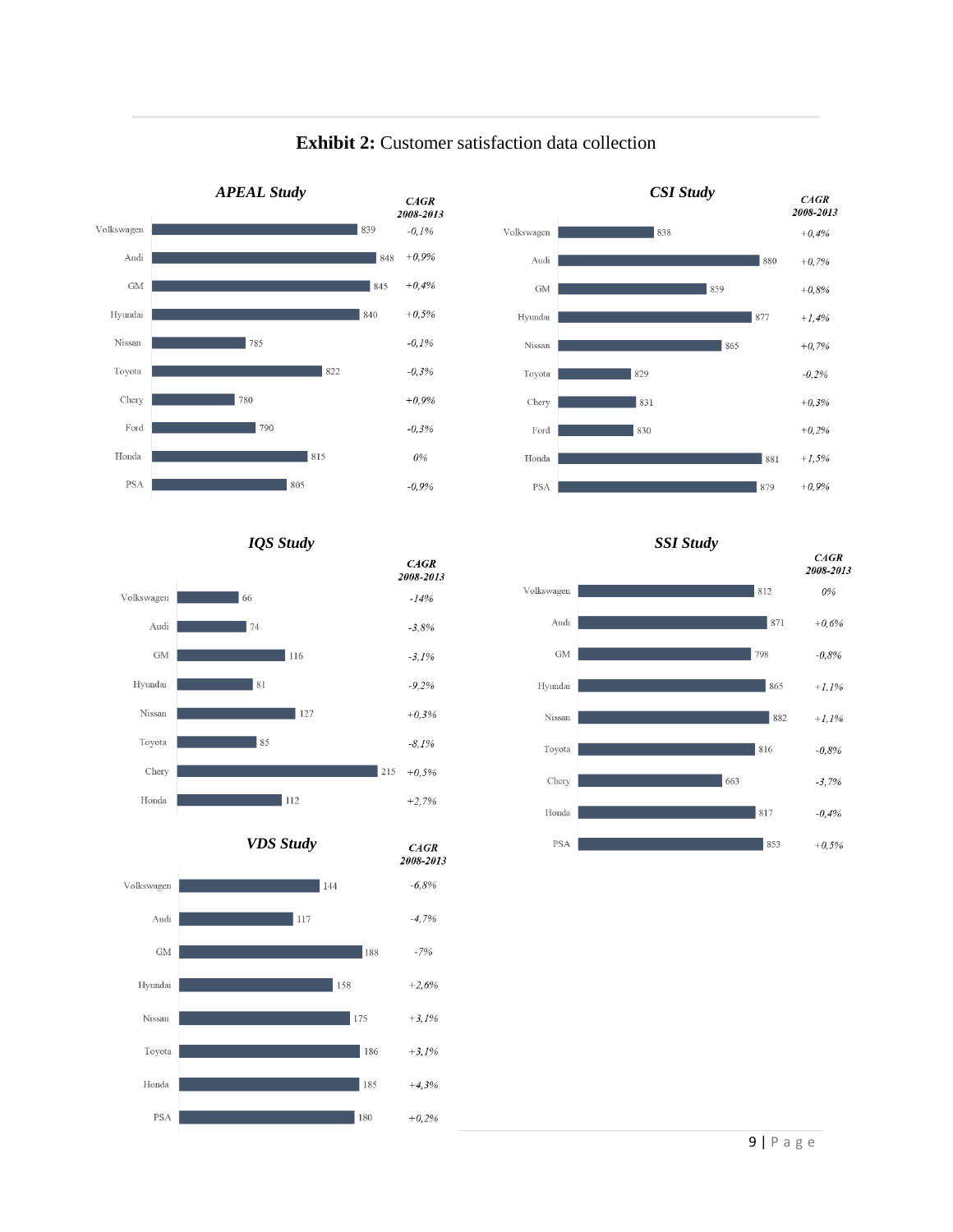Customer satisfaction measures are divided in indicators of reliability (Initial Quality Study and Vehicle Dependability Study), indicators of connected services (Customer Service Index and Sales Satisfaction Index) and indicators of initial satisfaction and impressions (APEAL index).

J.D. Power customer satisfaction indexes show overall higher results for foreign automotive players while Chinese manufacturers still are far behind in term of reliability of vehicles and quality of connected services.

# *HYPHOTESES DEFINITION*

Goal of this study is to evaluate any relation between customer satisfaction and business performance. Following hypotheses are tested:

- H1: Customer satisfaction has a positive influence on market share *(point in time correlation).* Customer satisfaction and market share are analysed in 2013 absolute values. ). Hypothesis 1 states that high (low) customer satisfaction in a specific year results in high (low) market share in same year.
- $H_2$ : Customer satisfaction growth rate has a positive impact on market share *(predictive correlation).* In this case, the regression analysis is performed between customer satisfaction 2008-2013 CAGR and 2013 absolute value of market share. Hypothesis 2 outlines the connection between growth rate of customer satisfaction in previous years (2008-2013), and market share at the end of the period considered (2013). In case of positive and significant results, the analysis can argue the predictive quality of customer satisfaction over market share.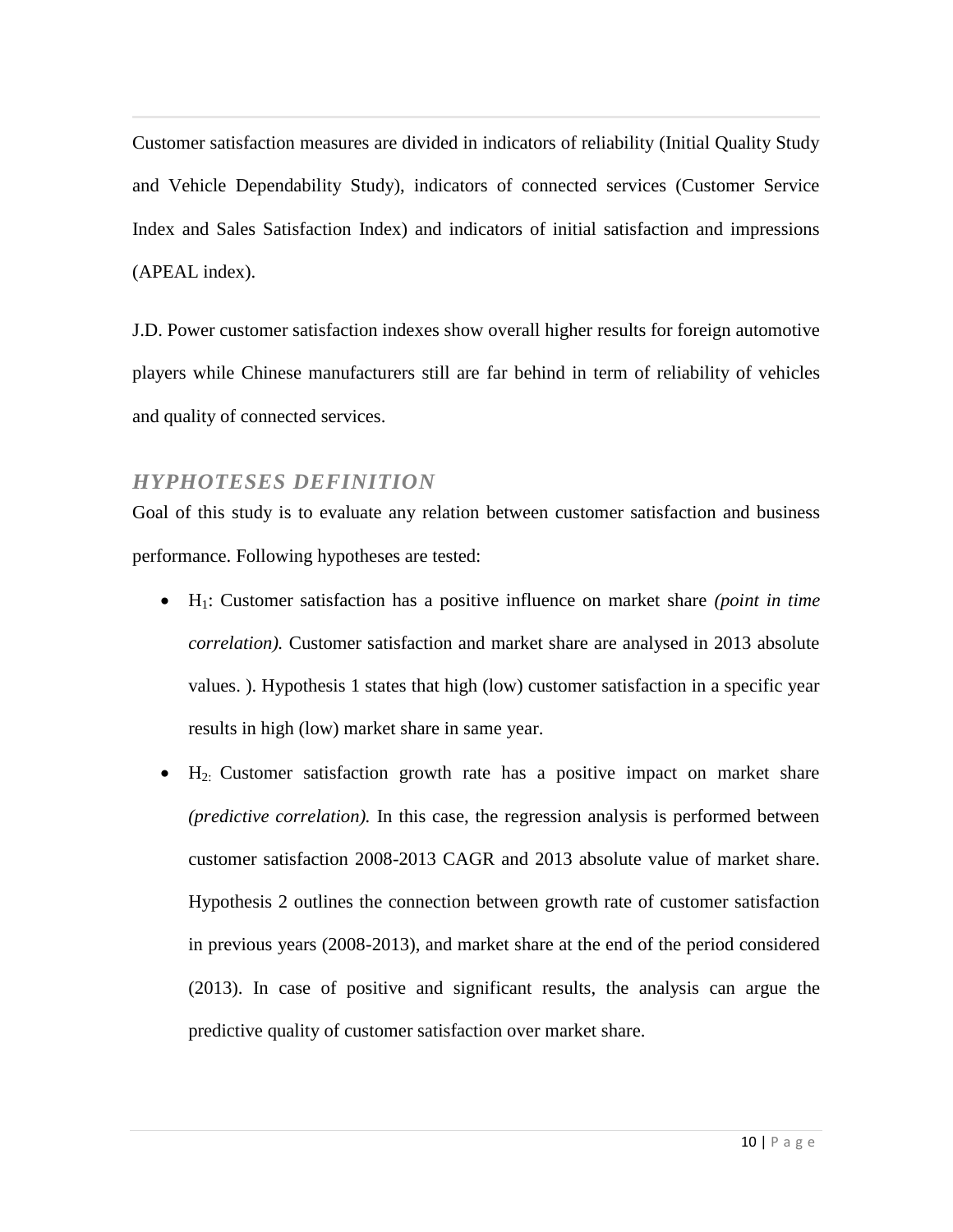$\bullet$  H<sub>3:</sub> Customer satisfaction growth rate shows positive correlation and equivalent trend of market share growth *(parallel correlation)*. The analysis is implemented taking into account 2008-2013 CAGR of both customer satisfaction and market share in order to understand if satisfaction growth impacts simultaneously on market share growth.

Simple linear Regression models are used to test the hypotheses mentioned above. *Pearson Product Moment Correlation, R-squared* and *P-value* are the *s*tatistics observed to evaluate the significance of regression between the indicators.

# *REGRESSION RESULTS*

Summary of regression results are presented below:

### **Table 1:** Regression results<sup>3</sup>

**H1**: Customer satisfaction has a positive influence on market share *(point in time correlation).*

|                   | $2013$ value |  |            |       |            |  |
|-------------------|--------------|--|------------|-------|------------|--|
|                   | APEAL CSI    |  | <b>IOS</b> | - SSI | <b>VDS</b> |  |
| 2013 Market share |              |  |            |       |            |  |

**H2**: Customer satisfaction growth rate has a positive impact on market share *(predictive correlation).*

|                   | $2008 - 2013$ CAGR |            |        |       |      |  |
|-------------------|--------------------|------------|--------|-------|------|--|
|                   | <b>APEAL</b>       | <b>CSI</b> | EIOS I | I SSF | VDS. |  |
| 2013 Market share |                    |            |        |       |      |  |

 $\overline{a}$ 3 Regression defined strongly significant  $(\checkmark)$  if p-value is lower than 0,05. Modest significance in case of p-value lower than 0,1.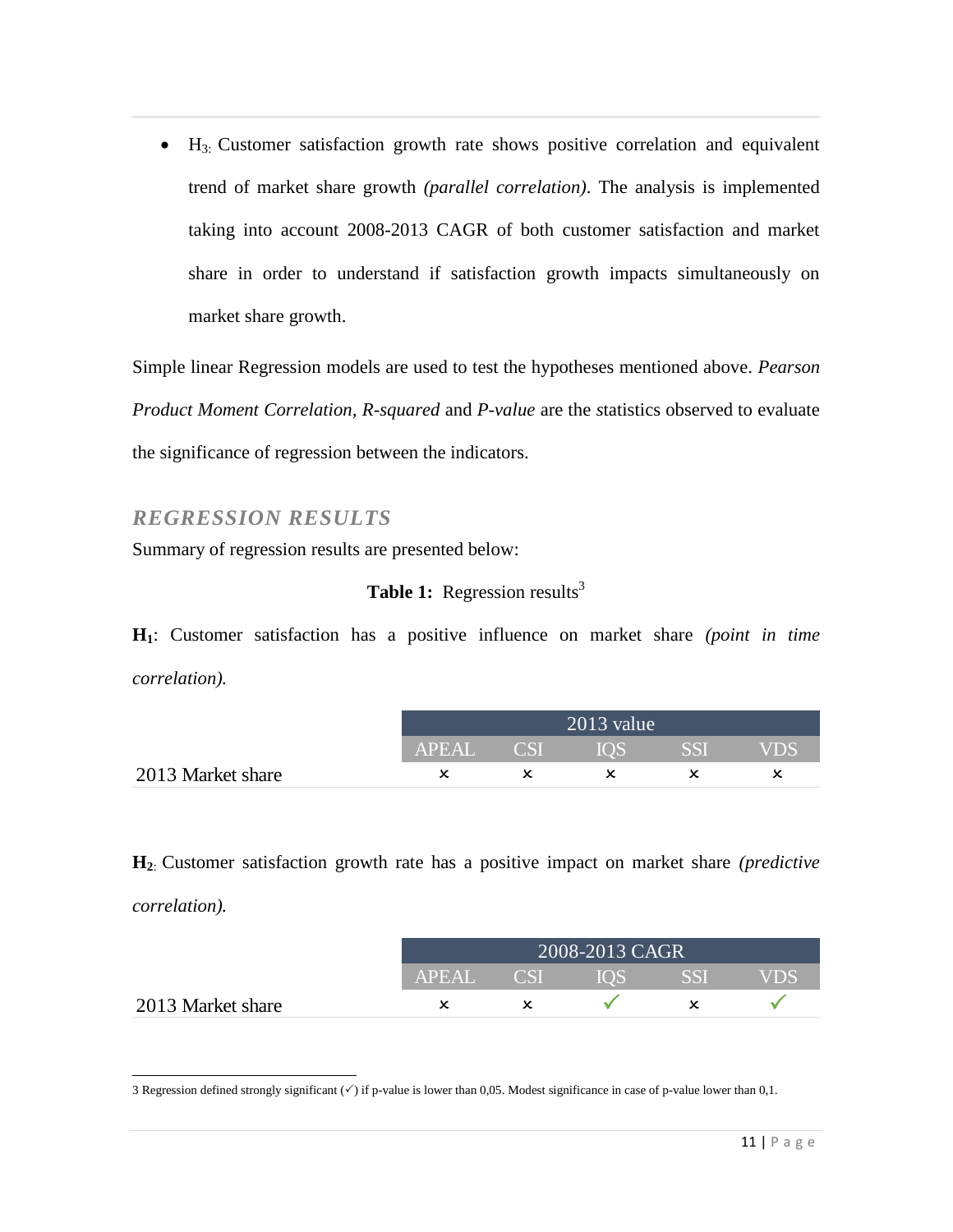**H3**: Customer satisfaction growth rate shows positive correlation and equivalent trend of market share growth *(parallel correlation)*.

|                             | 2008-2013 CAGR |              |                    |            |     |  |
|-----------------------------|----------------|--------------|--------------------|------------|-----|--|
|                             | APEAL          | $\angle$ CSI | $\geq 10$ S $\geq$ | <b>SSI</b> | VDS |  |
| 2008-2013 CAGR Market share |                |              |                    |            |     |  |

- 1. *Hypothesis 1*; There is no statistical proof of correlation between market share and customer satisfaction in a specific point in time. Contradictory to popular thought, market leaders' customers do not show higher customer satisfaction. Previous research confirm these results, believing that larger companies are not able to satisfy a large customer base with their differing needs and requirements, which therefore results in dissatisfied customers (Rego *et al.*, 2013).
- 2. *Hypothesis 2;* Statistical significance is observed for correlation between market share and CAGR of two customer satisfaction indicators. In particular:
	- 2008-2013 CAGR of Initial Quality Study and 2013 Market share regression provide significant results. Pearson correlation shows a negative connection of -0,68 between the two variables. Therefore, 1% increase in IQS CAGR (measure of problems experienced in the short term) is reflected in 0,68% loss of market share at the end of the period. The regression line fits well the data series with a R-squared of 0,54, while statistical significance is proved by a p-value lower than 0,05.
	- 2008-2013 CAGR of Vehicle Dependability Study and 2013 Market share regression show significance. Pearson correlation indicates a negative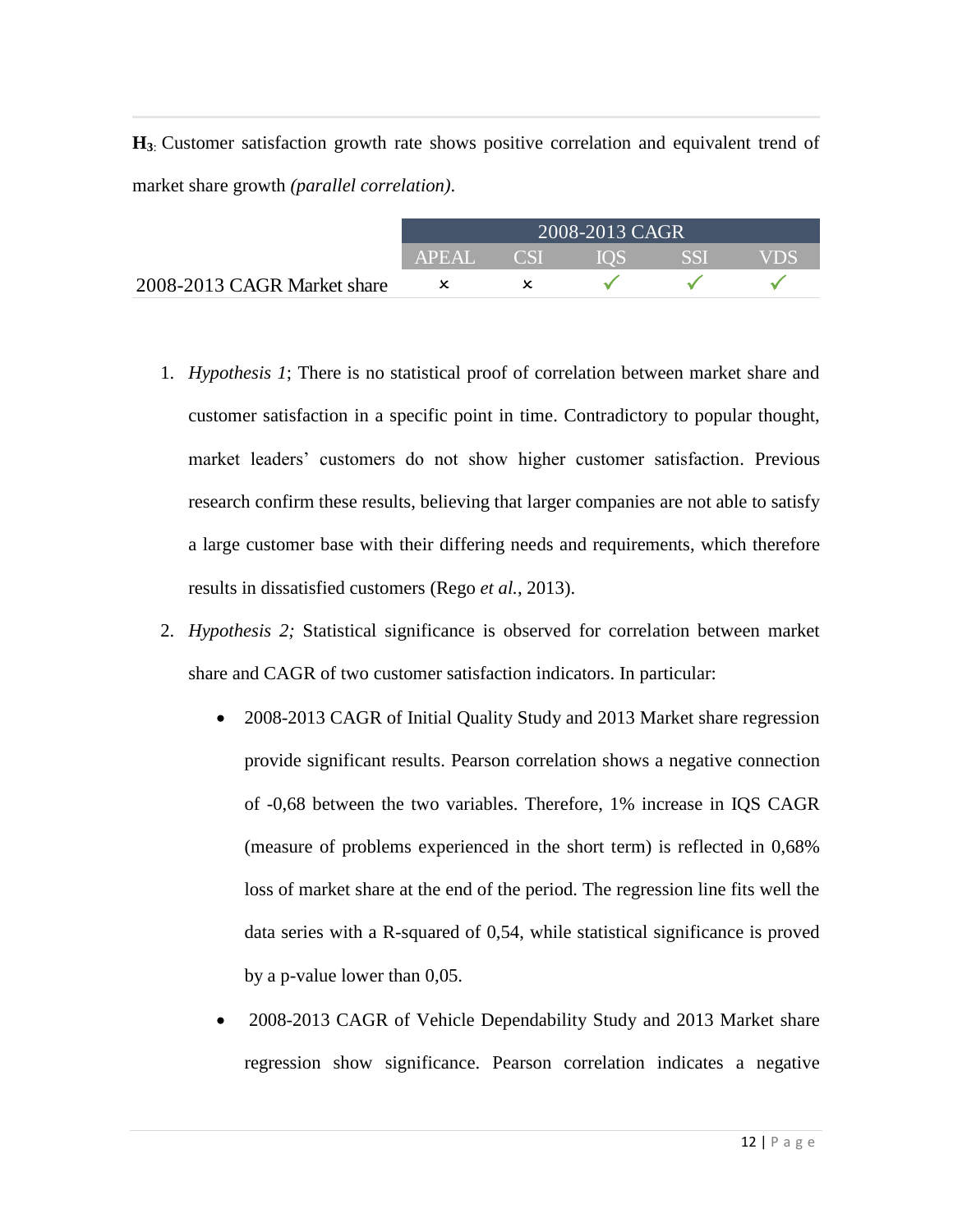connection of -0,76 between the two variables. Therefore, 1% increase in VDS CAGR (measure of problems experienced in the long term) is reflected in 0,76% loss of market share at the end of the period. Despite the R-squared lower than 0,5, modest statistical significance is proved by a p-value equal to 0,06 (significant at 0,1 level of significance).

- 3. *Hypothesis 3;* Statistical significance is observed for correlation between market share CAGR and CAGR of three customer satisfaction indicators. In particular:
	- 2008-2013 CAGR of Initial Quality Study and 2008-2013 CAGR of Market share regression provide significant results. Pearson correlation shows a negative connection of -1,32 between the two variables, meaning that 1% increase in IQS CAGR is reflected in 1,32% loss of market share growth rate over the same period. Even though the regression line fits weakly the data series (R-squared lower than 0,5), p-value of 0,08 proves modest significance of the regression (significant at 0,1 level of significance).
	- 2008-2013 CAGR of Sales Satisfaction Index and 2008-2013 CAGR of Market share regression deliver significant results. Pearson correlation shows a positive connection of  $+5,036$  between the two variables. A 1% increase in SSI CAGR is reflected in 5% increase of market share growth rate in the same period. Even though the regression line fits weakly the data series (R-squared lower than 0,5), p-value of 0,06 proves modest significance of the regression (significant at 0,1 level of significance).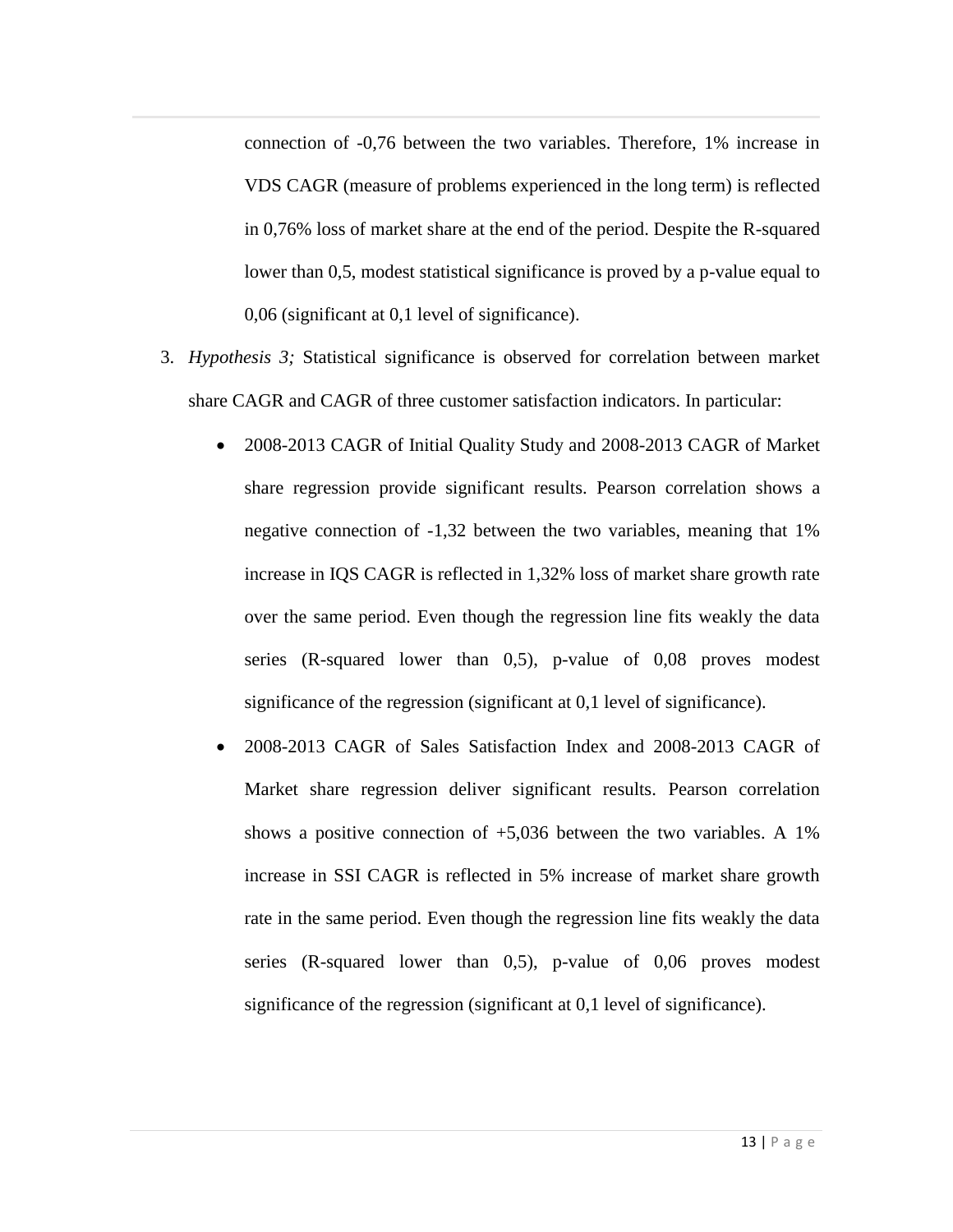• 2008-2013 CAGR of Vehicle Dependability Study and 2008-2013 CAGR of Market share regression provide significant results. Pearson correlation shows a negative connection of -1,87 between the two variables, meaning that 1% increase in IQS CAGR is reflected in 1,87% loss of market share growth rate over 5 years' period. The regression line fits well the data series (R-squared equal to 0,57) and p-value of 0,03 proves strong significance of the regression (significant at 0,05 level of significance).

In conclusion, it is possible to state following arguments:

- No connection between current indicators has been found (point in time correlation), providing similar results to previous research. For this reason, the study has shifted its focus on growth rate indicators in order to capture the improvements in terms of market share and customer satisfaction of main players of the Chinese automotive market.
- Relevant outcomes emerge from growth of customer satisfaction and final market share regression. Specifically, the correlation is strong, when analysing IQS and VDS, measures of reliability of vehicles delivered. No connection, instead, has been found for customer satisfaction indicators evaluating pre and post-sale services (CSI and SSI) and first impressions of vehicles purchased (APEAL).
- Finally, significant correlation is achieved when analysing customer satisfaction and market share trends in last 5 years. Still, significance in regression comes from indicators measuring reliability and problems experienced after vehicles purchase. However, in this case a strong relation takes place even when evaluating Sale